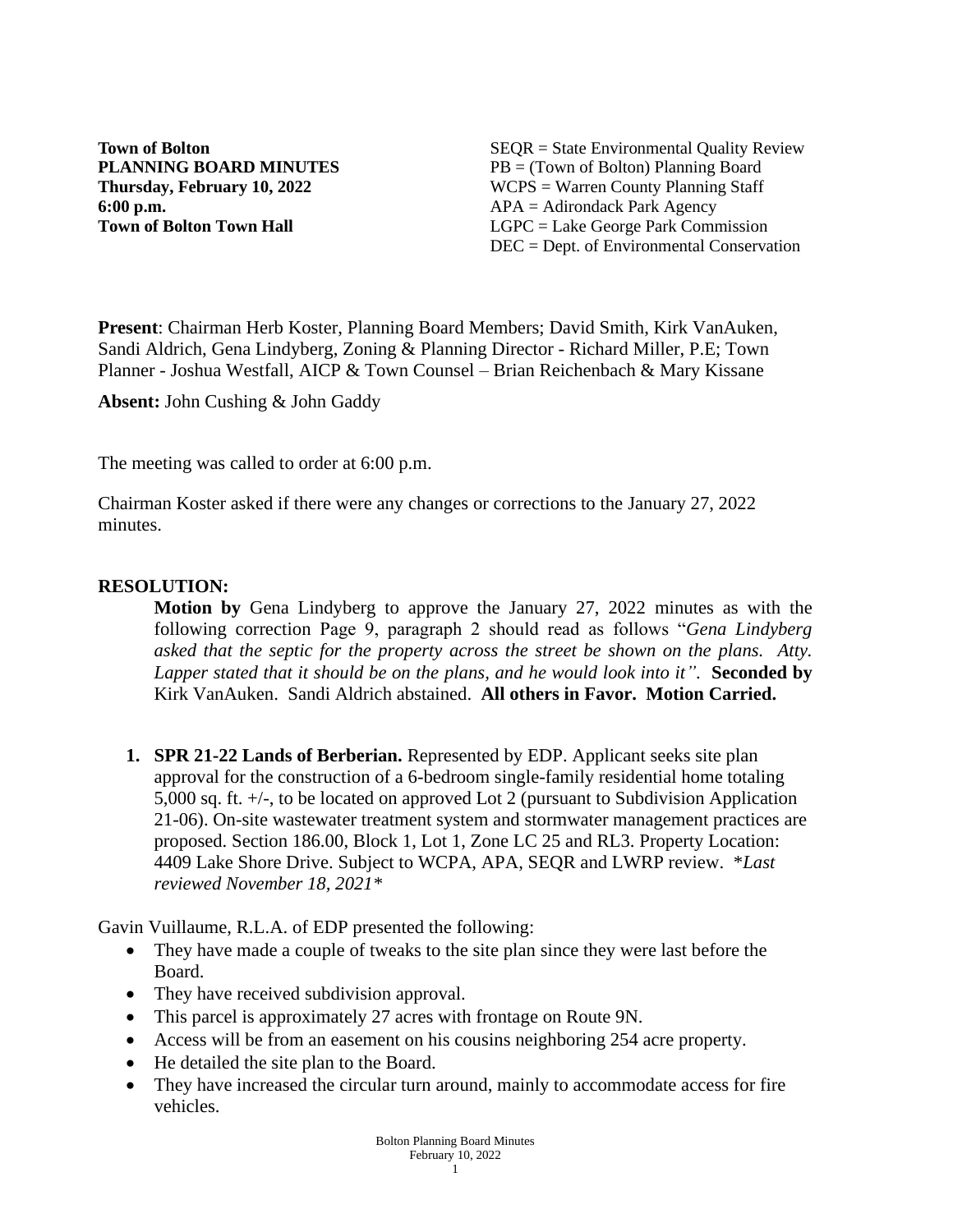- There are 2 rain gardens on either side of the property to capture the stormwater from both the building and the driveway.
- They have an area for a ball court or ice skating rink that they would develop in the future.
- Currently they are not proposing a pool.
- They have a small patio in the front of the building with a retaining wall.
- The retaining wall will not exceed the 6 foot limit.
- The driveway will remain as is, but they will be widened, and the base thickened to accommodate construction vehicles and fire apparatus.
- The existing stormwater for the driveway will be improved with small stormwater basins.
- They will have a garage near the bottom of the driveway in the future.

Ara Krafian, property owner presented the following:

- They have pulled the building in to conform with the code.
- This will be a 2 story home and less than 35' tall.
- There will be a basement under a portion of the home.
- He detailed the house on the plans.
- Building materials will be engineered wood for the siding with some areas of stone.
- The roof will be metal.

Sandi Aldrich asked what color the roof would be. Mr. Krafian replied black so it will blend into the scenery. They do not want to be visible.

Gena Lindyberg inquired about the height of the structure. Mr. Krafian stated it would be 34' right now, and it will stay under the 35'. Gena Lindyberg asked if that included the chimney. Mr. Krafian replied that it did not. Gena Lindyberg said that the APA included the chimney. Mr. Miller stated that they measured from the lowest point to peak of the roof. They do not include the chimney.

Sandi Aldrich inquired about the retaining wall in front. Mr. Miller said that the retaining wall was not part of the building. Mr. Krafian stated that the retaining wall was a separate structure about 15' from the patio and not holding it up.

Sandi Aldrich asked about a previously approved logging operation on the entire property and if the subdivision and building would affect this. Herb Koster stated he did not see why they would not be able to log the remaining property if they still had a valid permit and it had not been done yet.

Gena Lindyberg inquired about the stormwater basin being higher than the septic field. Mr. Vuillaume said this will be catching stormwater upgrade from the driveway and there was a 20' separation between them. Gena Lindyberg asked if it had been reviewed by the engineers. Mr. Miller said he would review it.

# **RESOLUTION:**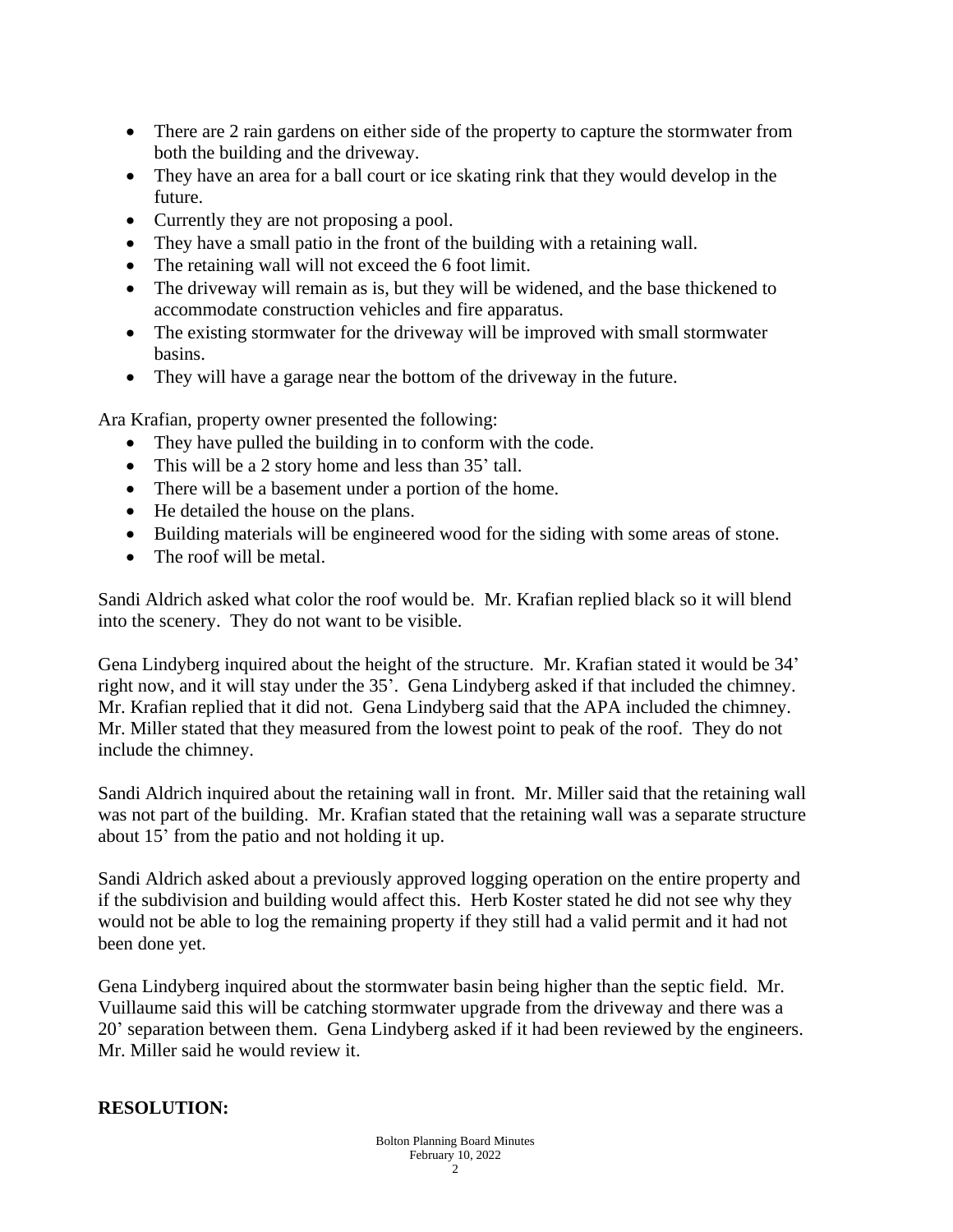**Motion by** David Smith to declare the Bolton Planning Board as lead agency for SPR21-22. **Seconded by** Sandi Aldrich. **All in Favor. Motion Carried.** 

**Motion by** David Smith to accept SPR21-22 as complete; waive the Public Hearing, having met the criteria set forth in the code, grant final approval of the project as presented with the following conditions: 1) The lower garage will need to come back for site plan review. 2) All lighting is to be dark sky compliant, downward facing and shielded. 3) Any drilling and blasting are to be done Monday – Friday, 8am to 5pm. No drilling or blasting on Saturday or Sunday. This motion includes a SEQR & LWRP analysis and findings of no negative environmental impacts with all aspects favorable to the application as presented. **Seconded by** Kirk VanAuken. **All in Favor. Motion Carried.** 

**1. SPR22-01 Lake George Club.** Represented by Hutchins Engineering. Applicant seeks Site Plan Approval for the construction of a 60' x 80' maintenance building across NY 9N from the Lake George Club. Stormwater management practices are proposed. Section 213.09, Block 1, Lot 6. Zone RM 1.3. Property Location: 4000 Lake Shore Drive. Subject to WCPA, APA, SEQR and LWRP review.

## **\*This application was tabled for additional information\***

**3. SPR22-02 Casazza Residence**. Represented by EDP. Applicant seeks Site Plan Approval for the construction of a single-family home with a three-car garage, decks, and patios. On-site stormwater and wastewater management practices are proposed. Section 212.04, Block 2, Lot 11. Zone LC 25. Property Location: Lot 7 Diamond Ridge Road. Subject to WCPA, APA, SEQR and LWRP review.

Chris Keil, R.L.A. of EDP presented the following:

- This is a 5 acre lot in the Diamond Ridge Subdivision.
- It is a relatively steep site.
- The house will sit back quite a bit.
- It was a challenge to get a suitable alignment for the driveway.
- The project includes stormwater management and a new wastewater system.
- The height of the house is 34' excluding the chimney.
- Overall, they have come up with a solution for the lot to handle development.

Gena Lindyberg asked if they had a planting plan. Mr. Keil replied, no. Gena Lindyberg asked if they would be replanting trees to replace the ones that were taken down. Mr. Keil stated he believed that was the plan, eventually. They are trying to figure out their view corridors. Gena Lindyburg inquired if there would be a filtered view. Mr. Keil replied yes, that was the goal.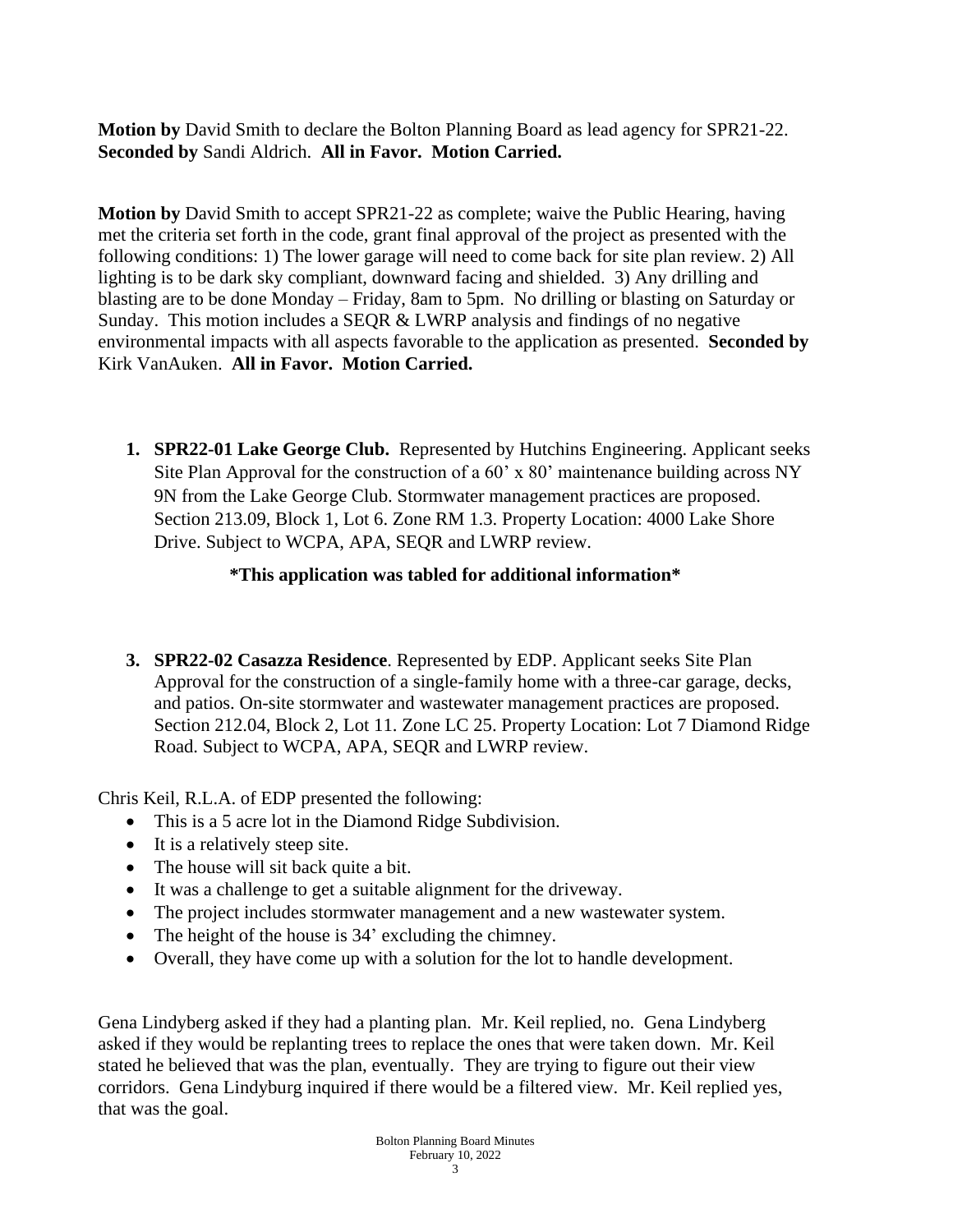Herb Koster questioned the 16% grade on the driveway. Mr. Keil said they struggled with that, there was an existing logging road and they played with many iterations to figure out what would be the best plan. It was very challenging. Herb Koster said it seemed as though they could get more of a switch back up there.

Gena Lindyberg asked if there was a turnaround spot for emergency vehicles. Mr. Keil replied yes and detailed it on the plans. Gena Lindyberg inquired about the width of the driveway. Mr. Keil stated it was 10' with 1' shoulders on each side. Gena Lindyberg asked if 10' is wide enough for a driveway. Herb Koster replied yes, a driveway is single lane. Sandi Aldrich asked if they would have enough room for snow removal. Mr. Keil stated he felt they were good in that aspect and detailed it on the plans.

Kirk VanAuken asked about the collection of runoff from the driveway. Mr. Keil replied that the driveway was cross pitched to collect in one area. Herb Koster stated they did not have any catch or drainage on the other side of the driveway. Mr. Keil said this was correct, it was all cross pitched. The idea is to vegetate and return to natural vegetation. They would probably need erosion control blankets etc. Stabilizing the slope would be a primary concern. Herb Koster recommended crown vetch as a great stabilizer for steep banks. Mr. Keil said they would look into it.

Kirk VanAuken asked about the foundation. Mr. Keil detailed it on the plans.

Herb Koster asked if there would be any blasting. Mr. Keil replied that he was not sure, but they would know more once they got going.

### **RESOLUTION:**

**Motion by** Kirk VanAuken to declare the Bolton Planning Board as lead agency for SPR22- 02. **Seconded by** Sandi Aldrich. **All in Favor. Motion Carried.** 

**Motion by** Kirk VanAuken to accept SPR22-02 as complete; waive the Public Hearing, having met the criteria set forth in the code, grant final approval of the project as presented with the following conditions: 1) Any drilling and blasting is to be done Monday – Friday, 8am to 5pm. No drilling or blasting on Saturday or Sunday. 2) All lighting is to be downward facing and shielded. 3) A planting plan is submitted to the planning office and approved. 4) They must maintain filtered views screening the home from the lake. This motion includes a SEQR & LWRP analysis and findings of no negative environmental impacts with all aspects favorable to the application as presented with the following conditions: **Seconded by**. Sandi Aldrich. **All in Favor. Motion Carried.**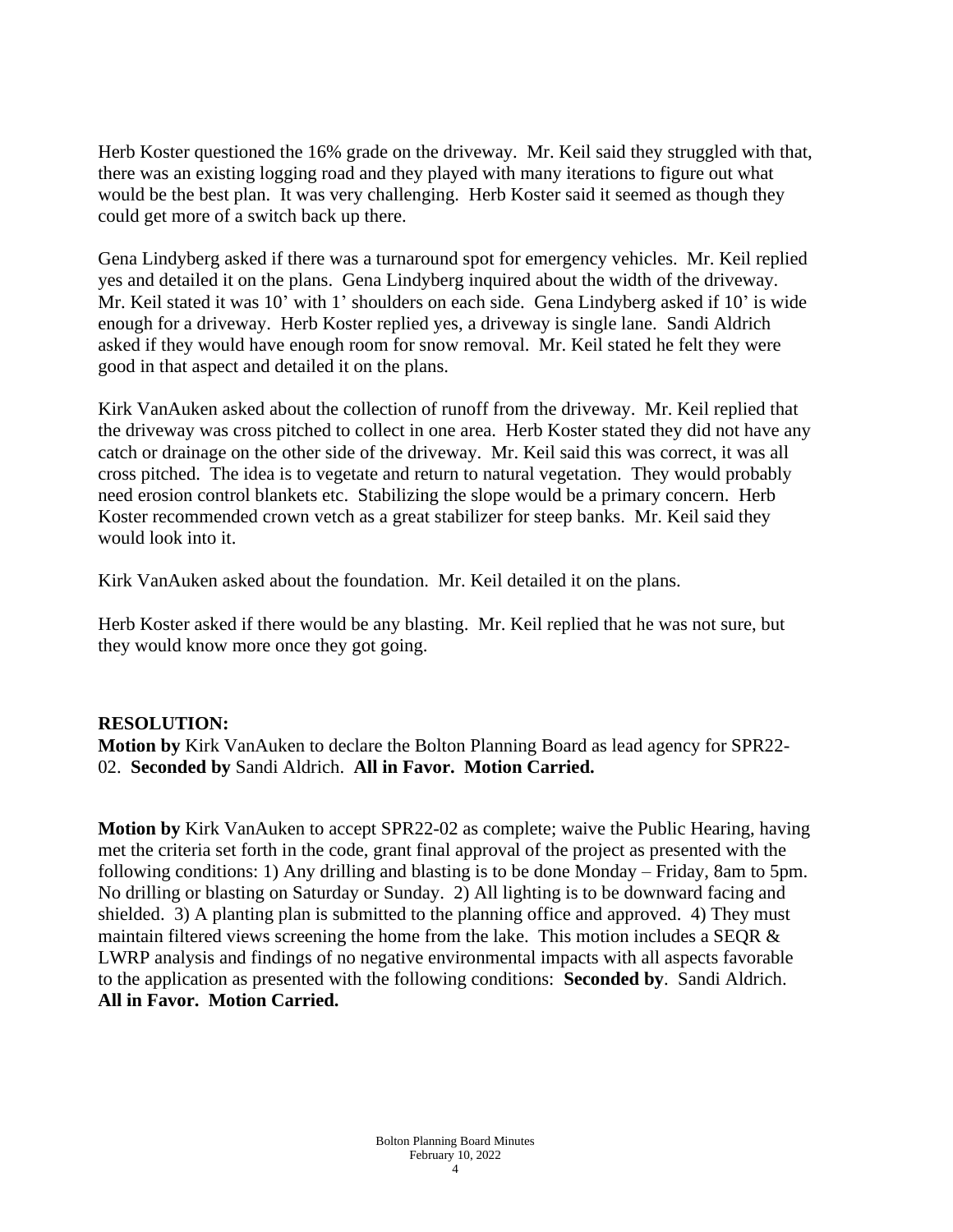**4. SPR 22-03 Larkin Residence.** Applicant seeks Site Plan Approval for the construction of a 24'x 24' single-family cabin. On-site wastewater management is proposed. Section 199, Block 1, Lot 15. Zone LC 45. Property Location: Next to 539 Wall Street. Subject to WCPA, APA, SEQR and LWRP review.

Bill Larkin presented the following:

- They bought the property about 20 years ago to retire here.
- They are submitting plans for a small retirement home.
- The property is approximately 11 acres.
- There are about 2 buildable acres with the majority of the rest being wetlands.
- They are looking to put in a 150' driveway along with a septic system.
- He detailed the building plans.

Gena Lindyberg asked for the separation of the well and septic system. Mr. Larkin replied that it was 100'. He said the building site for the house is on the highest level of the property. They would be maintaining 10' of tree line between the road and the property. There will also be a shed at the end of the driveway. Herb Koster inquired about the shed. Mr. Larkin stated it would be a 12 x 12 structure. Herb Koster stated if it was over 100 sq. ft. it required a building permit. Mr. Larkin replied that he would keep it under 100 sq. ft. in that case. Sandi Aldrich stated that this includes the eves. Mr. Larkin replied ok.

Gena Lindyberg asked if there was a stormwater plan. Mr. Larkin stated he had only shown grades and how they run. The elevation of the highest point is about level with Wall Street. Behind the house it drops off significantly to the wetlands.

Gena Lindyberg inquired if there would be a garage. Mr. Larkin replied, no.

Sandi Aldrich asked about exterior lighting. Mr. Larkin detailed it on the plan along with the elevation views. He said the height of the roof elevation would be around 24'. He stated the exterior colors would be cranberry for the home, with green shutters and roof.

## **RESOLUTION:**

**Motion by** David Smith to declare the Bolton Planning Board as lead agency for SPR22-03. **Seconded by** Sandi Aldrich. **All in Favor. Motion Carried.** 

**Motion by** David Smith to accept SPR22-03 as complete; waive the Public Hearing, having met the criteria set forth in the code, grant final approval of the project as presented with the following conditions: 1) All lighting is to be downward facing and shielded. This motion includes a SEQR & LWRP analysis and findings of no negative environmental impacts with all aspects favorable to the application as presented with the following conditions: **Seconded by** Kirk VanAuken. **All in Favor. Motion Carried.**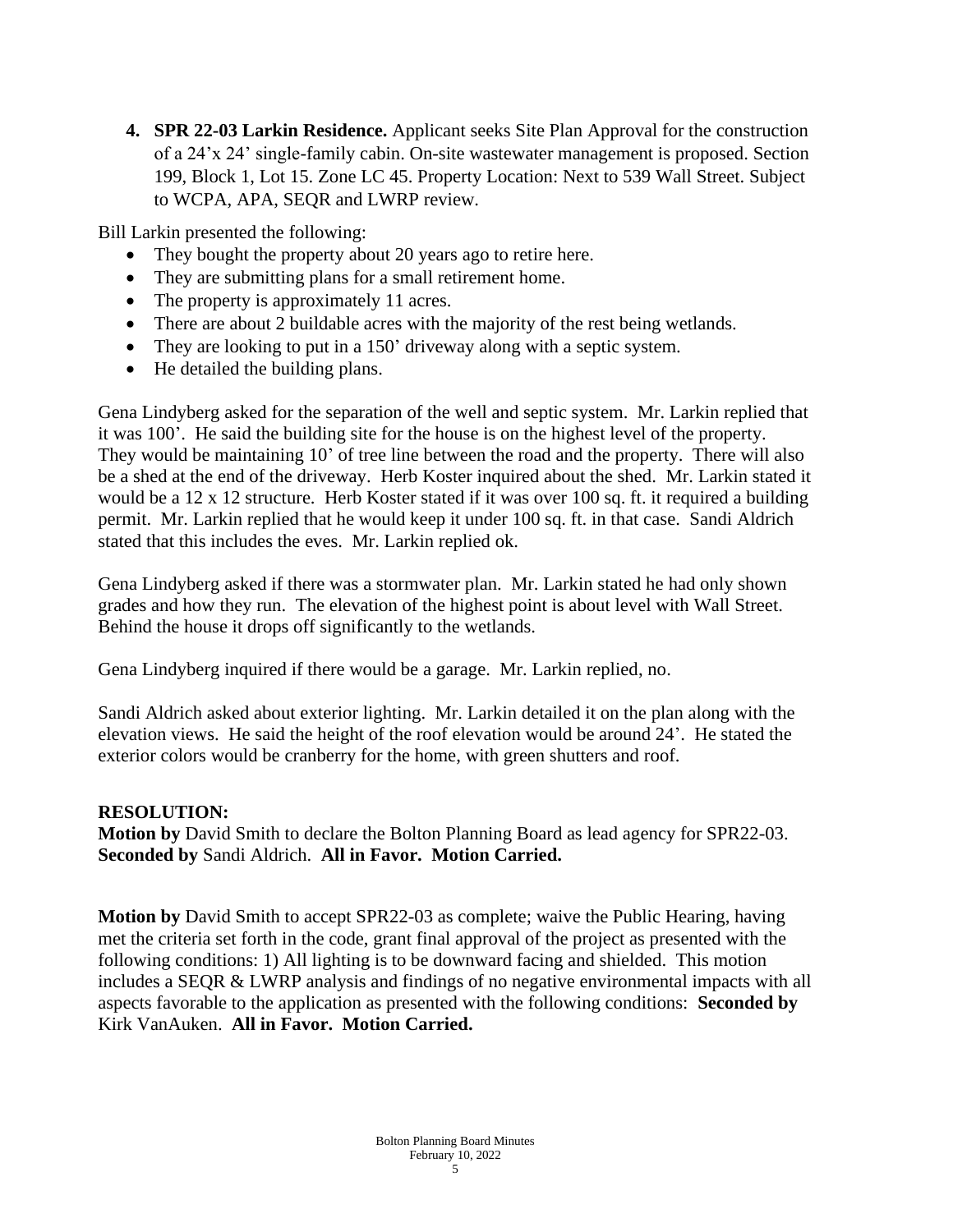**5. Referral from ZBA***. ZBA Application V20-22 528 3rd Avenue Partners*. Represented by Studio A. Seeking area variances for one townhouse building with four townhouse units (Building A). Section 171.19, Block 1, Lot 75, Zone RM1.3. Property Location 25 Goodman Avenue. Subject to LWRP, WCPA, and SEQR review.

Requested Variances are as follows:

- 1. Overall density on the site for Buildings A: 1 principal building is allowed on the 0.69-acre site, 4 principal buildings are proposed;
- 2. Overall setbacks for Building A front setback 50 feet is allowed, 4 feet is proposed; side setback 20 feet is allowed, 12 feet is proposed; shoreline setback 75 feet is allowed, 54 feet is proposed;
- 3. Individual units in Building A
	- a. Unit A-1 Minimum lot area 1 acre (43,560SF) is required, 1080SF is proposed; Front setback 50 feet is allowed, 0 feet is proposed; side setbacks (each side) 20 feet is allowed, 0 feet is proposed; rear setback 20 feet is allowed, 0 feet is proposed; percent building cover 15% is allowed, 100% is proposed; Minimum lot width 125 feet is required, 24 feet is proposed; and minimum lot depth 150 feet is required, 45 feet is proposed.
	- b. Unit A-2 Minimum lot area 1 acre (43,560SF) is required, 1080SF is proposed; Front setback 50 feet is allowed, 0 feet is proposed; side setbacks (each side) 20 feet is allowed, 0 feet is proposed; rear setback 20 feet is allowed, 0 feet is proposed; percent building cover 15% is allowed, 100% is proposed; Minimum lot width 125 feet is required, 24 feet is proposed; and minimum lot depth 150 feet is required, 45 feet is proposed.
	- c. Unit A-3 Minimum lot area 1 acre (43,560SF) is required, 1080SF is proposed; Front setback 50 feet is allowed, 0 feet is proposed; side setbacks (each side) 20 feet is allowed, 0 feet is proposed; rear setback 20 feet is allowed, 0 feet is proposed; percent building cover 15% is allowed, 100% is proposed; Minimum lot width 125 feet is required, 24 feet is proposed; and minimum lot depth 150 feet is required, 45 feet is proposed.
	- d. Unit A-4 Minimum lot area 1 acre (43,560SF) is required, 1080SF is proposed; Front setback 50 feet is allowed, 0 feet is proposed; side setbacks (each side) 20 feet is allowed, 0 feet is proposed; rear setback 20 feet is allowed, 0 feet is proposed; percent building cover 15% is allowed, 100% is proposed; Minimum lot width 125 feet is required, 24 feet is proposed.

Last reviewed October 10, 2021.

# **\*This application was tabled at the applicant's request\***

**The meeting was adjourned at 6:57 p.m.**